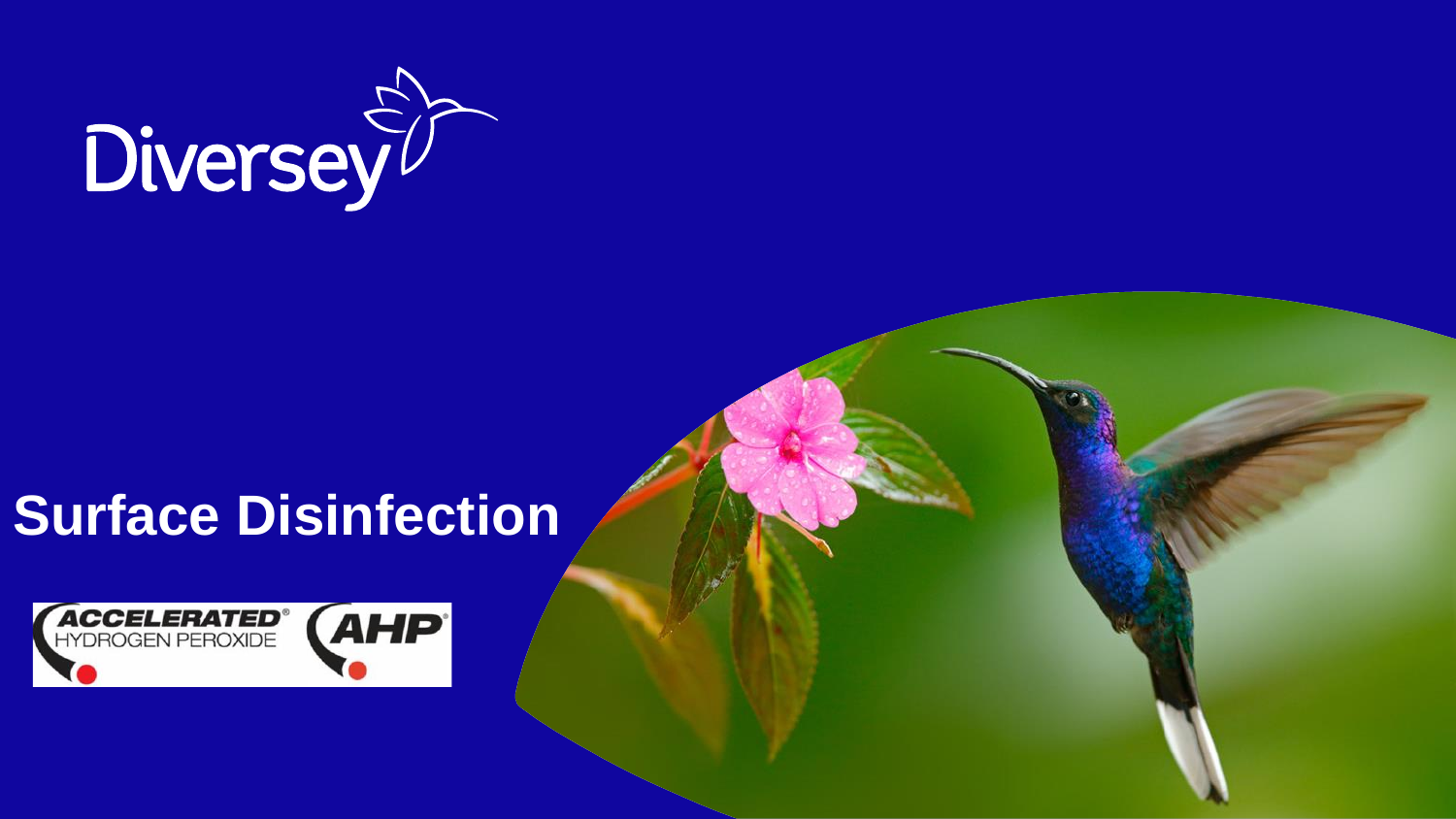

# **ALL DISINFECTANT TECHNOLOGIES COME WITH TRADE-OFFS**

|                                          | <b>Disinfectant Technologies</b> |                 |                        |      |                     |                     |                |                 |  |  |  |
|------------------------------------------|----------------------------------|-----------------|------------------------|------|---------------------|---------------------|----------------|-----------------|--|--|--|
| <b>Key Properties</b>                    | <b>AHP</b>                       | <b>Chlorine</b> | <b>PAA</b>             | Quat | <b>Quat/Alcohol</b> | <b>Quat/Solvent</b> | <b>Alcohol</b> | <b>Phenolic</b> |  |  |  |
| <b>Broad spectrum</b>                    |                                  |                 |                        |      |                     |                     |                |                 |  |  |  |
| <b>Fast acting</b>                       |                                  |                 |                        |      |                     |                     |                |                 |  |  |  |
| <b>Remains wet</b>                       |                                  |                 |                        |      |                     |                     |                |                 |  |  |  |
| Not affected by<br>environmental factors |                                  |                 |                        |      |                     |                     |                |                 |  |  |  |
| <b>Non-toxic</b>                         |                                  |                 | <b>Service Service</b> |      |                     |                     |                |                 |  |  |  |
| <b>Surface compatibility</b>             |                                  |                 |                        |      |                     |                     |                |                 |  |  |  |
| <b>Persistence</b>                       |                                  |                 | <b>Service Service</b> |      |                     |                     |                |                 |  |  |  |
| <b>Easy to use</b>                       |                                  |                 |                        |      |                     |                     |                |                 |  |  |  |
| <b>Acceptable odor</b>                   |                                  |                 | <b>Service Service</b> |      |                     |                     |                |                 |  |  |  |
| <b>Economical</b>                        |                                  |                 |                        |      |                     |                     |                |                 |  |  |  |
| <b>Solubility</b>                        |                                  |                 |                        |      |                     |                     |                |                 |  |  |  |
| <b>Stability</b>                         |                                  |                 |                        |      |                     |                     |                |                 |  |  |  |
| <b>Cleaner</b>                           |                                  |                 |                        |      |                     |                     |                |                 |  |  |  |
| <b>Non-flammable</b>                     |                                  |                 |                        |      |                     |                     |                |                 |  |  |  |

- All disinfectants have some gaps in performance versus the Rutala criteria.
- What disinfectant is the best fit for a facility depends largely on the properties most valued.

Does not meet standard



Best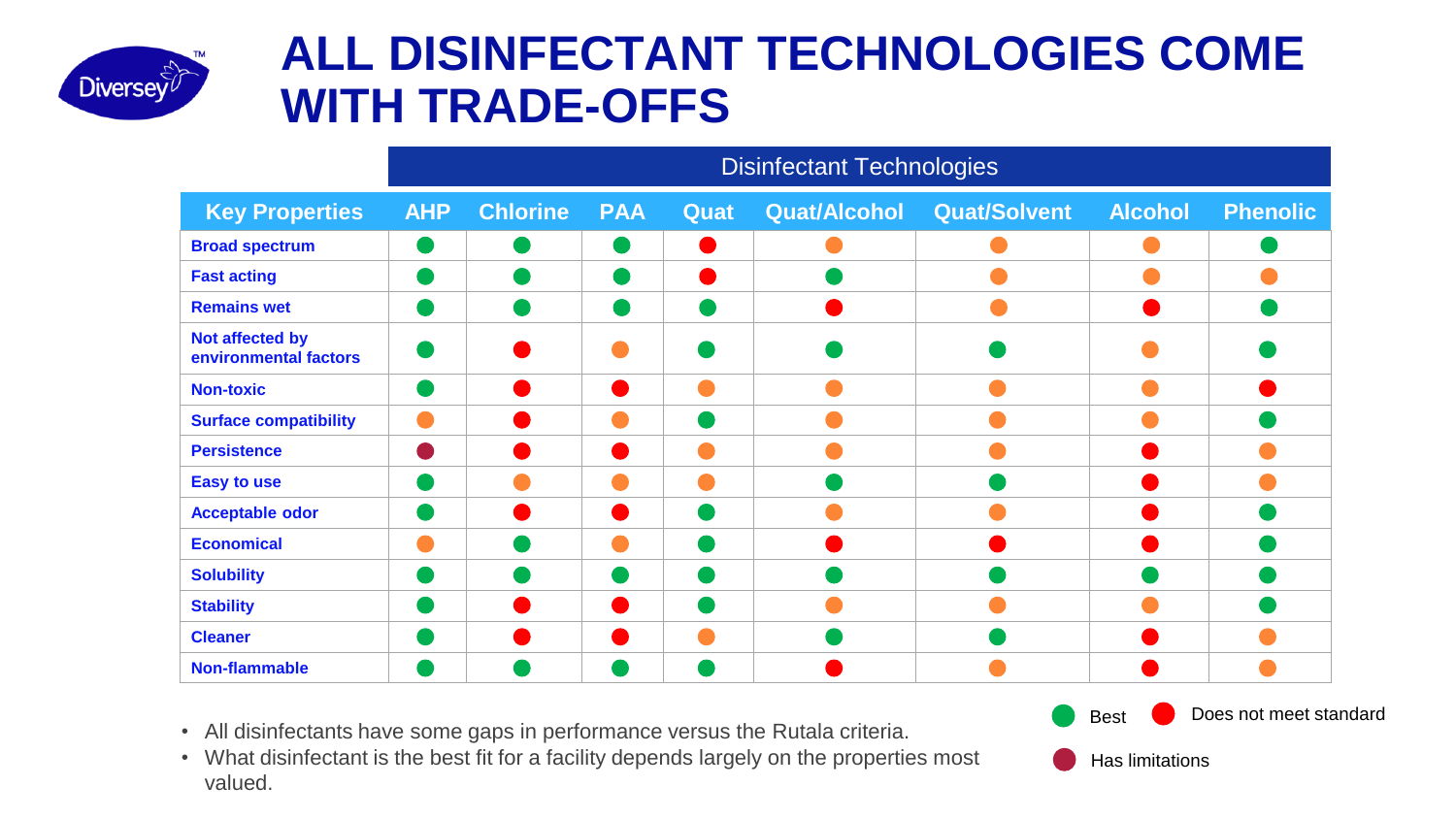

# **REDUCE THE RISK WITH AHP**

*All rates reduced by > 20%*

**HAI Rates with Disinfectant-Cleaner in 2012-13** 

Use of daily disinfectant-cleaner instead of daily cleaner reduced hospital acquired infection rates

**HAI Rates with Cleaner only** 



\* Significant reduction in VRE rates (any cleaning compliance), and significant reduction of *C.difficile* and MRSA rates when a minimum of 80% cleaning compliance achieved.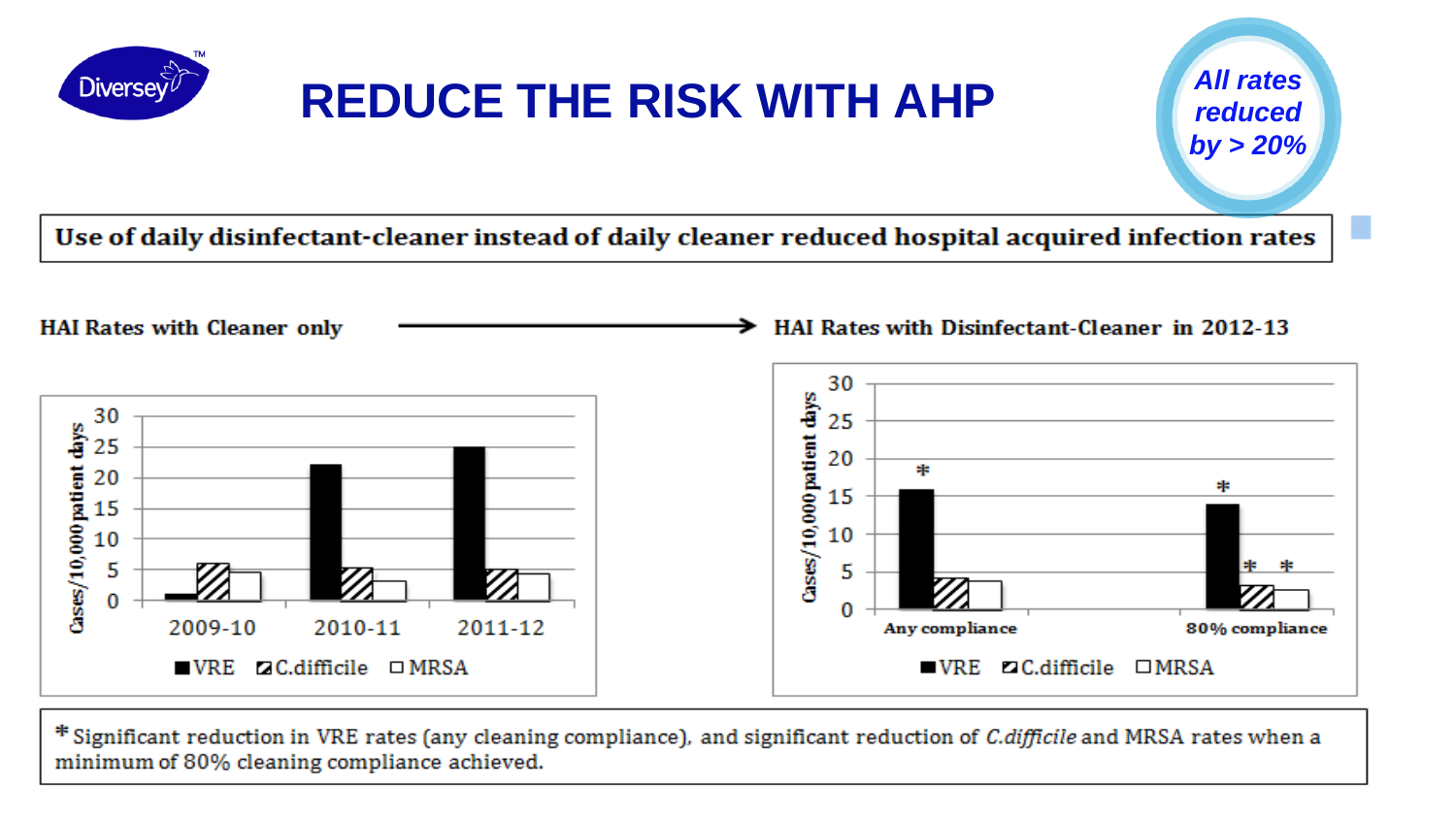

# **How to make a difference?**



### **FASTER**

**Contact time** - AHP is fast acting with short contact times that ensure user compliance with label claims.

### **Oxivir Plus is**

effective against viruses, bacteria, yeast short contact times.



### **CI FANER**

AHP is one **step disinfectant cleane**r ensuring confidence surface are properly disinfected.

Contains a highperformance surfactant system that results **exceptional cleaning properties even in the presence of organic soils and hard water.**



### SAFFR

Comes with the **lowest EPA toxicity rating: non-toxic, non-irritating, odour-free, emits no VOC's and does not require personal protection equipment (PPE)**, therefore it can be safely used without personal protective equipment, enabling use by visitors or staff in public areas or patient settings.



### **ECO-FRIENDLY**

**Hydrogen peroxide is 100% biodegradable and breaks down into water and oxygen**  for easy disposal and minimal, to no environmental impact.

AHP only contains ingredients that are considered environmentally preferable and sustainable.



### **COMPATIBILITY**

**Oxivir disinfectant cleaners can be safely used on most comm**on healthcare surfaces such as steel, chrome, vinyl, nylon fabrics, laminated surfaces, glass, rubber and many more.

Oxivir disinfectant cleaners are not recommended to be used on brass, marble, copper or extremely soft plastics.



### **BALANCE**

**Only AHP® delivers the perfect balance between efficacy and safety on users, materials, and the planet.**

> *ACCELERATED* **TYDROGEN PEROXIDE**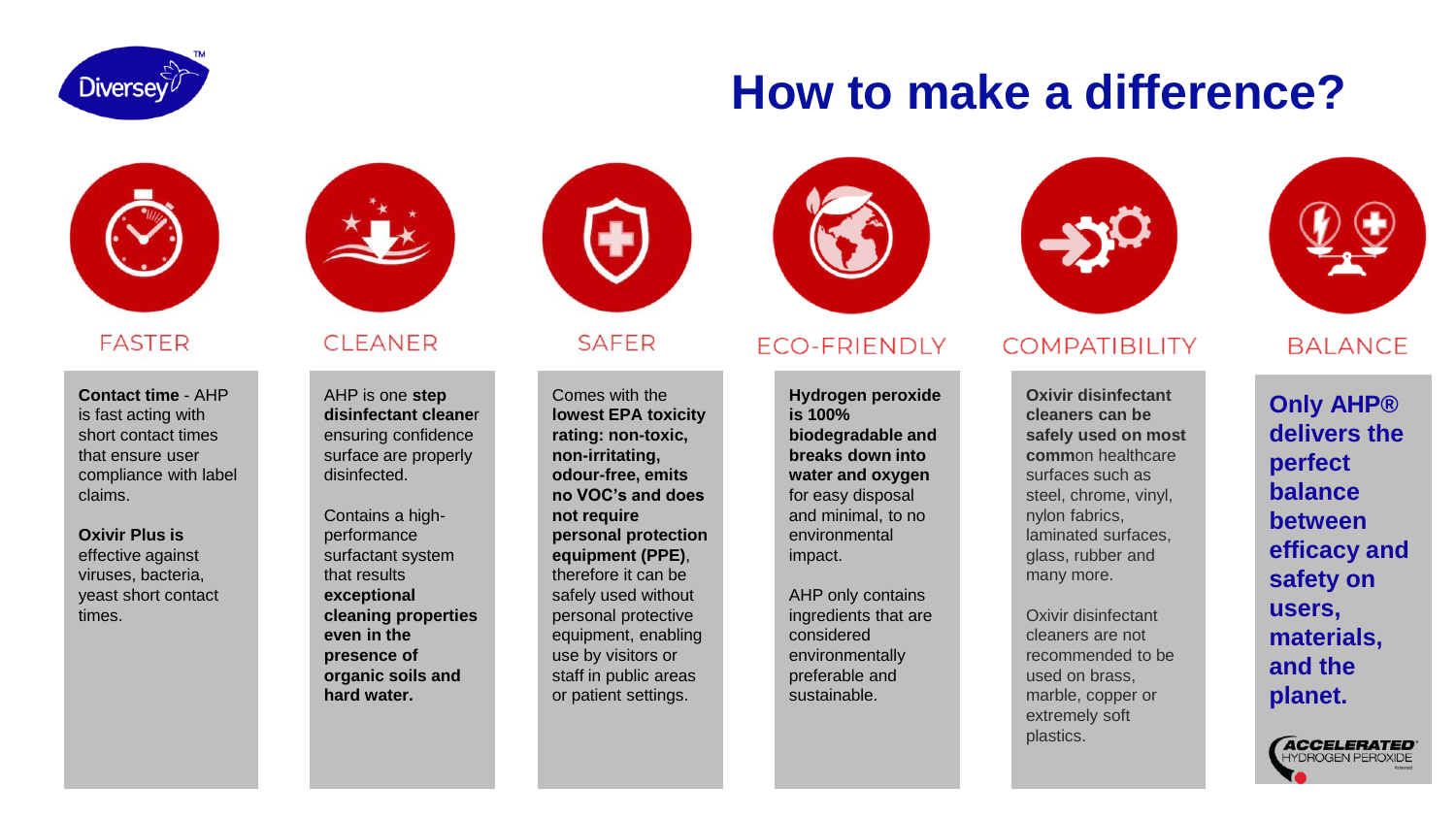## **Re-writing the rules for Disinfection**

**AHP is a patented synergistic blend of commonly-used, safe ingredients that, when combined with low levels of hydrogen peroxide, dramatically increase its germicidal potency and cleaning performance.** 









**Broad Efficacy & Realistic Contact Times**



**Cleaning Effectiveness**



**Surface Safety Worker Safety**



**Sustainable**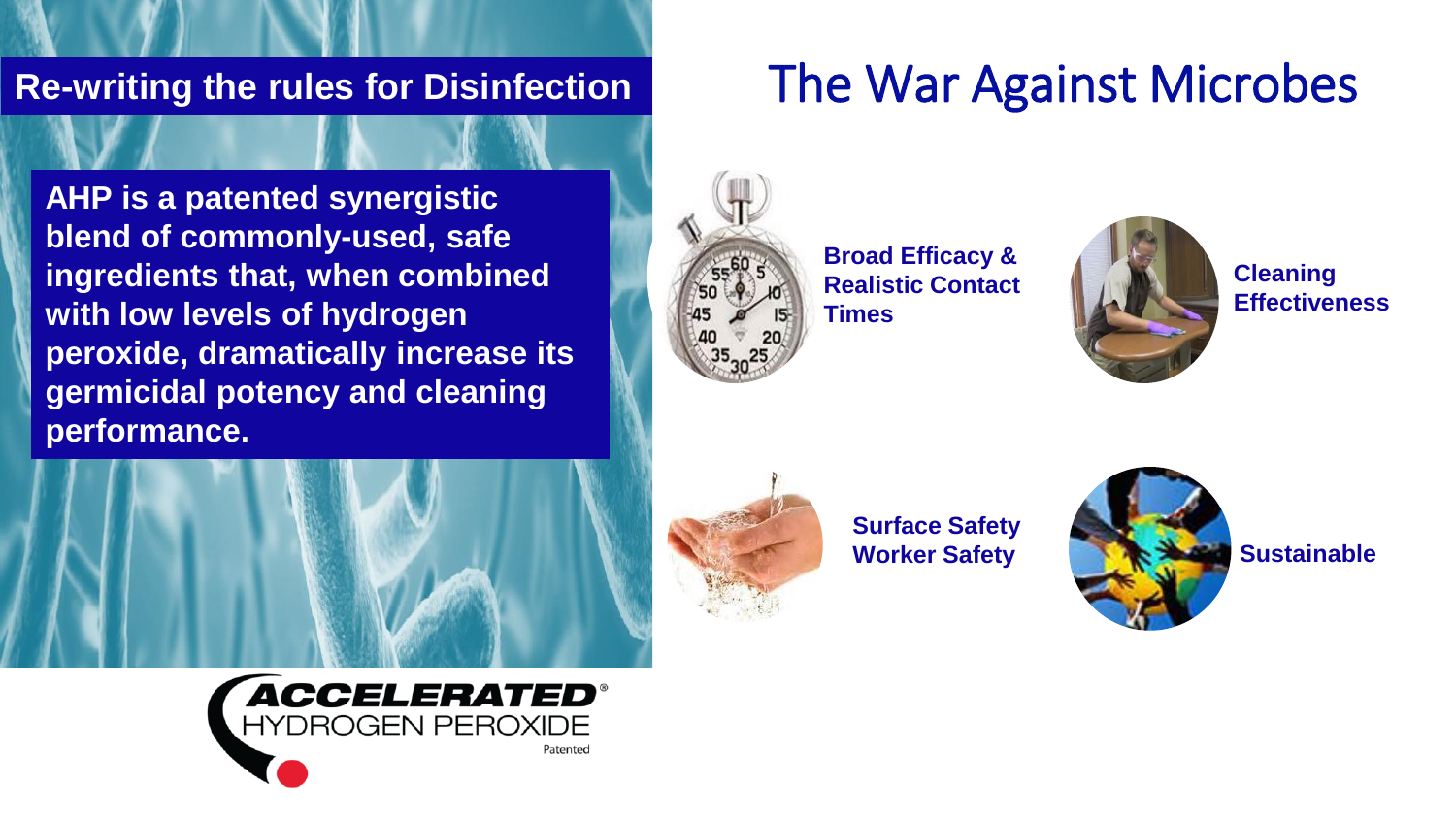

# **Oxivir Plus / NC**



**Oxivir Plus is a broad spectrum Daily Cleaner & Disinfectant based on patented AHP technology that is effective against bacteria, viruses and yeast in short contact times!!**

- $\checkmark$  Broad spectrum cleaner and disinfectant-Bactericidal, Virucidal, Yeasticidal & Fungicidal - fully virucidal inc Norovirus in clean conditions
- $\checkmark$  Very good cleaning performance inc. descaling and limescale limitation
- ✓ Based on AHP technology- degrades into water & oxygen
- $\checkmark$  Excellent user safety profile reduces worker risk and absence
- $\checkmark$  Available in various platforms for cost effectiveness and ease of use-RTU & 5L
- $\checkmark$  Also available in innovative platforms for accurate dosing-SmartDose & JFlex
- ✓ No Hazard classifications in use
- $\checkmark$  Oxivir Plus is ideal for body spillage- (Woolsafe approved for carpets & and soft furnishings)
- ✓ Does not leave residue on surfaces



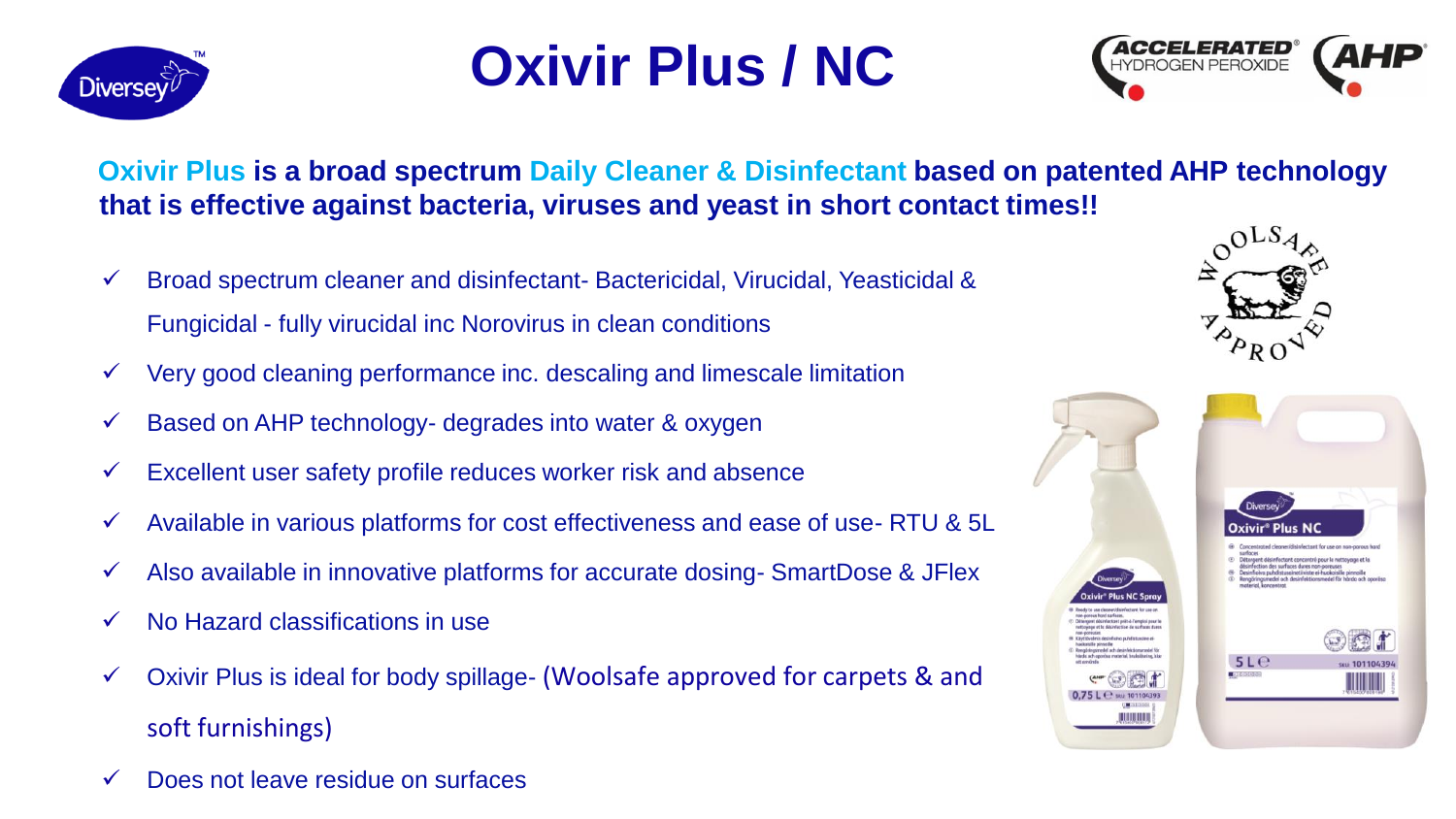

# **Key Application Areas**

- ❑ Ideal for all front of house areas in Hospitality, BSC, Retail & Education
- ❑ Gives added peace of mind when used to disinfect high frequently touch points and high risk surfaces
- ❑ Use Oxivir Plus for high frequency areas- Bar areas (cash machines), washroom high touch surfaces for additional efficacy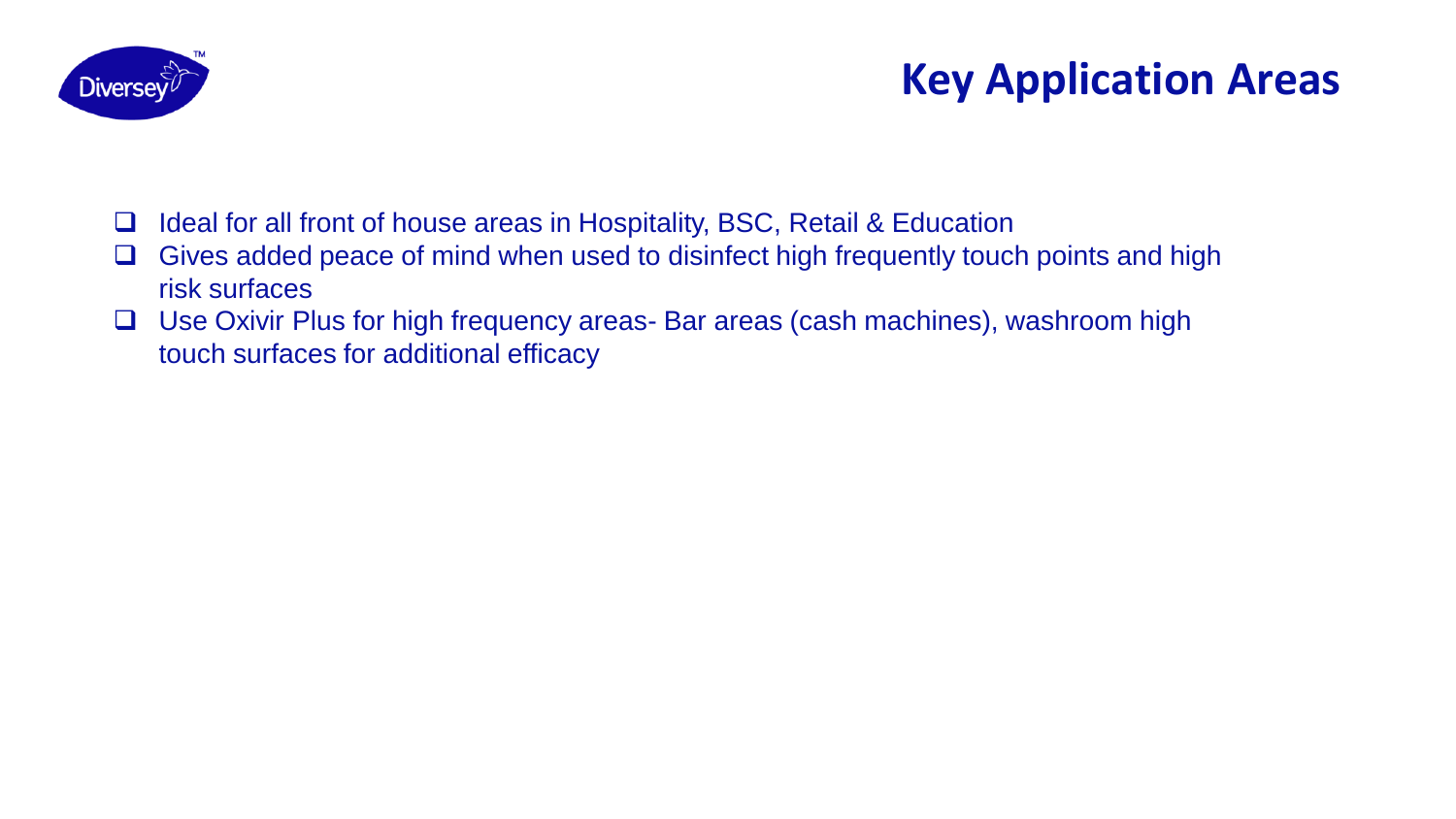# **EN Test Data**



|                                       |                                                          |                                       |                                                          |                                                                                                                                                                                                                                                                                     | <b>Oxivir Plus</b> |                                      |                                            |  |
|---------------------------------------|----------------------------------------------------------|---------------------------------------|----------------------------------------------------------|-------------------------------------------------------------------------------------------------------------------------------------------------------------------------------------------------------------------------------------------------------------------------------------|--------------------|--------------------------------------|--------------------------------------------|--|
|                                       |                                                          |                                       | <b>Concentrate (SD or J Flex)</b><br>$(SD = 4\%$ in use) |                                                                                                                                                                                                                                                                                     | <b>5L</b>          | <b>5L</b><br>concentrate concentrate | <b>Spray</b>                               |  |
| <b>EN</b> test                        | <b>Organims</b>                                          |                                       | 3.5%                                                     | 4.0%                                                                                                                                                                                                                                                                                | 2%                 | 4%                                   | <b>RTU</b>                                 |  |
| <b>EN 1276: 2010 FIDI</b>             | E.coli, S. aureus, P.<br>aeruginosa, E. hirae            | Clean<br><b>Dirty</b>                 | 30 sec                                                   | 30 sec                                                                                                                                                                                                                                                                              | 5 mins             | 30 sec                               | 30 sec                                     |  |
| EN 13727:2015 MED                     | S. aureus, P.<br>aeruginosa, E. hirae                    | Clean<br><b>Dirty</b>                 | 5 min                                                    | 5 min                                                                                                                                                                                                                                                                               | $15 \text{ min}$   | 5 min                                | 5 min                                      |  |
| <b>EN 13697: 2015 FIDI</b>            | E.coli, S. aureus, P.<br>aeruginosa, E. hirae            | Clean<br><b>Dirty</b>                 | 5 min                                                    | 5 mins                                                                                                                                                                                                                                                                              | 5 min              | 5 min                                | 5 mins                                     |  |
| EN 16615: 2015 MED                    | S. aureus, P.<br>aeruginosa, E. hirae                    | Clean<br><b>Dirty</b>                 | 5 min                                                    | 5 min                                                                                                                                                                                                                                                                               |                    | 5 min                                | 5 min                                      |  |
| EN 14476: 2013 MED                    | <b>Adenovirus /Poliovirus</b><br><b>Murine Norovirus</b> | Clean<br><b>Dirty</b><br>Clean        | 5 min<br>$2 \text{ min}$                                 | 5 mins<br>$2 \text{ min}$                                                                                                                                                                                                                                                           | 2 min              | 5 min<br>2 min                       | 2 min<br>5 min<br>$2 \text{ min}$          |  |
| EN 14476: 2013 MED                    | <b>Fully Virucidal</b>                                   | <b>Dirty</b><br>Clean<br><b>Dirty</b> | <b>60 min</b><br>$2 \text{ min}$<br>60 min               | 60 min<br>$2 \text{ min}$<br>60 min                                                                                                                                                                                                                                                 |                    | 60 min<br>2 min<br><b>60 min</b>     | <b>30 min</b><br>$2 \text{ min}$<br>30 min |  |
| EN 1650, EN 13624, EN 13697, EN 16615 | C. albicans                                              | Clean<br><b>Dirty</b>                 | 15 min                                                   | 5 min                                                                                                                                                                                                                                                                               | 5 min              | 5 min                                | 15 min                                     |  |
| EN 1650, EN 13624, EN 13697, EN 16615 | <b>Aspergillus Niger</b>                                 | Clean<br><b>Dirty</b>                 | 15 mins                                                  | 15 mins                                                                                                                                                                                                                                                                             | 15 mins            | 15 mins                              | 15 min                                     |  |
| <b>EN13704: 2013 MED</b>              | <b>Clostridium difficile</b>                             | Clean<br>Dirty                        |                                                          |                                                                                                                                                                                                                                                                                     |                    |                                      |                                            |  |
| <b>EN14348: 2005 MED</b>              | Mycobacterium avium                                      | Clean<br><b>Dirty</b>                 |                                                          |                                                                                                                                                                                                                                                                                     |                    |                                      |                                            |  |
|                                       | <b>Mycobacterium terrae</b>                              | Clean<br><b>Dirty</b>                 | 10 min                                                   | $10 \text{ min}$                                                                                                                                                                                                                                                                    |                    | $10 \text{ min}$                     | $15 \text{ min}$                           |  |
|                                       |                                                          |                                       | viruses.                                                 | At 3.5 % a 5 min contact time is recommended as a 1 stage cleaner and<br>disinfectant effective against Bacteria. Use as a terminal disinectant for<br>Key benefit - Woolsafe effective against Norovirus on clean surfaces ideal for<br><b>Hospitality customers and Carehomes</b> |                    |                                      |                                            |  |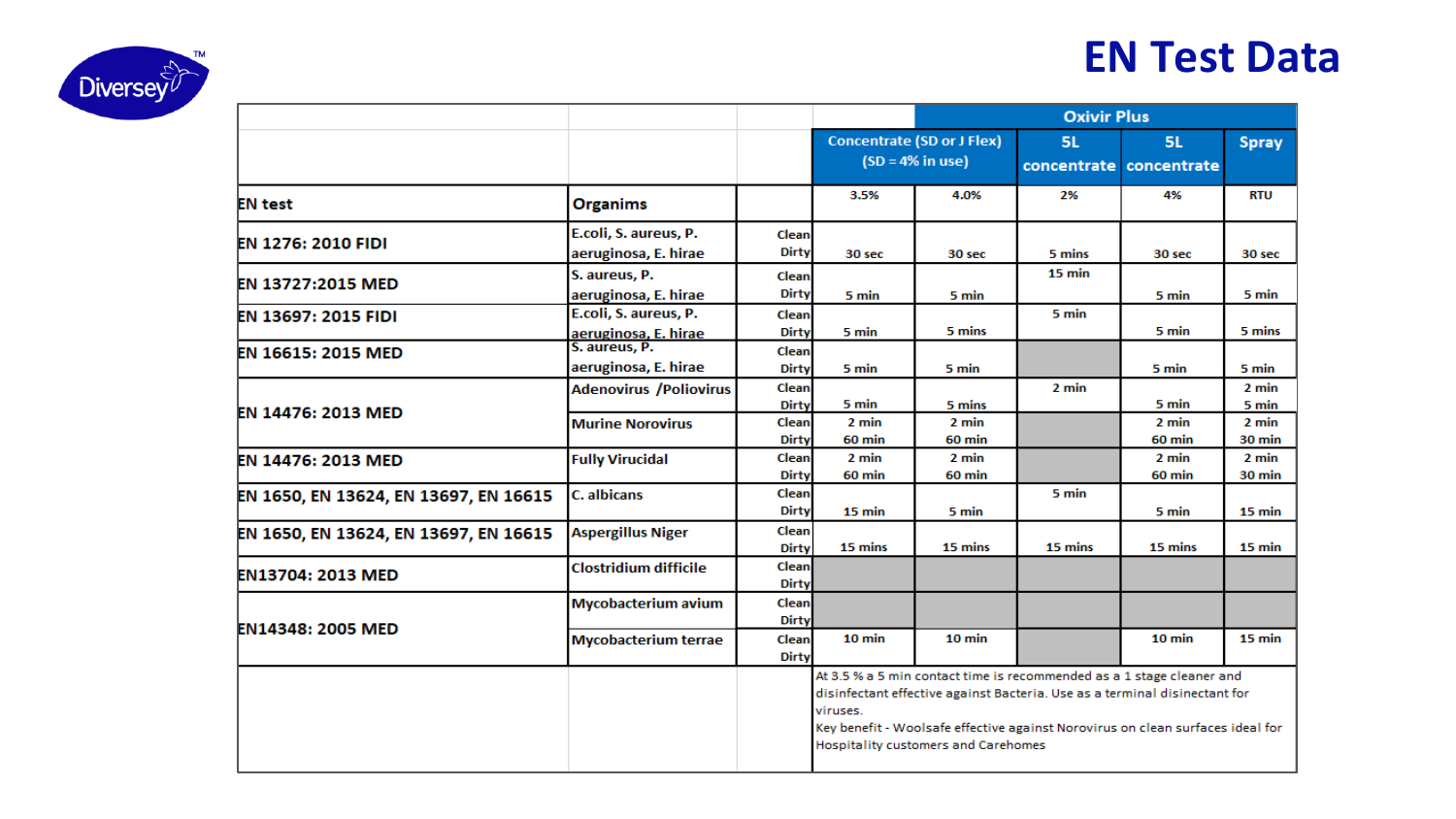

# **Marketing Material**

- ✓ Presentation
- ✓ Brochure
- ✓ Flyers (including Sector Flyers)
- ✓ Wallcharts
- $\checkmark$  Product Information Sheet (PIS)
- ✓ Mini Guides